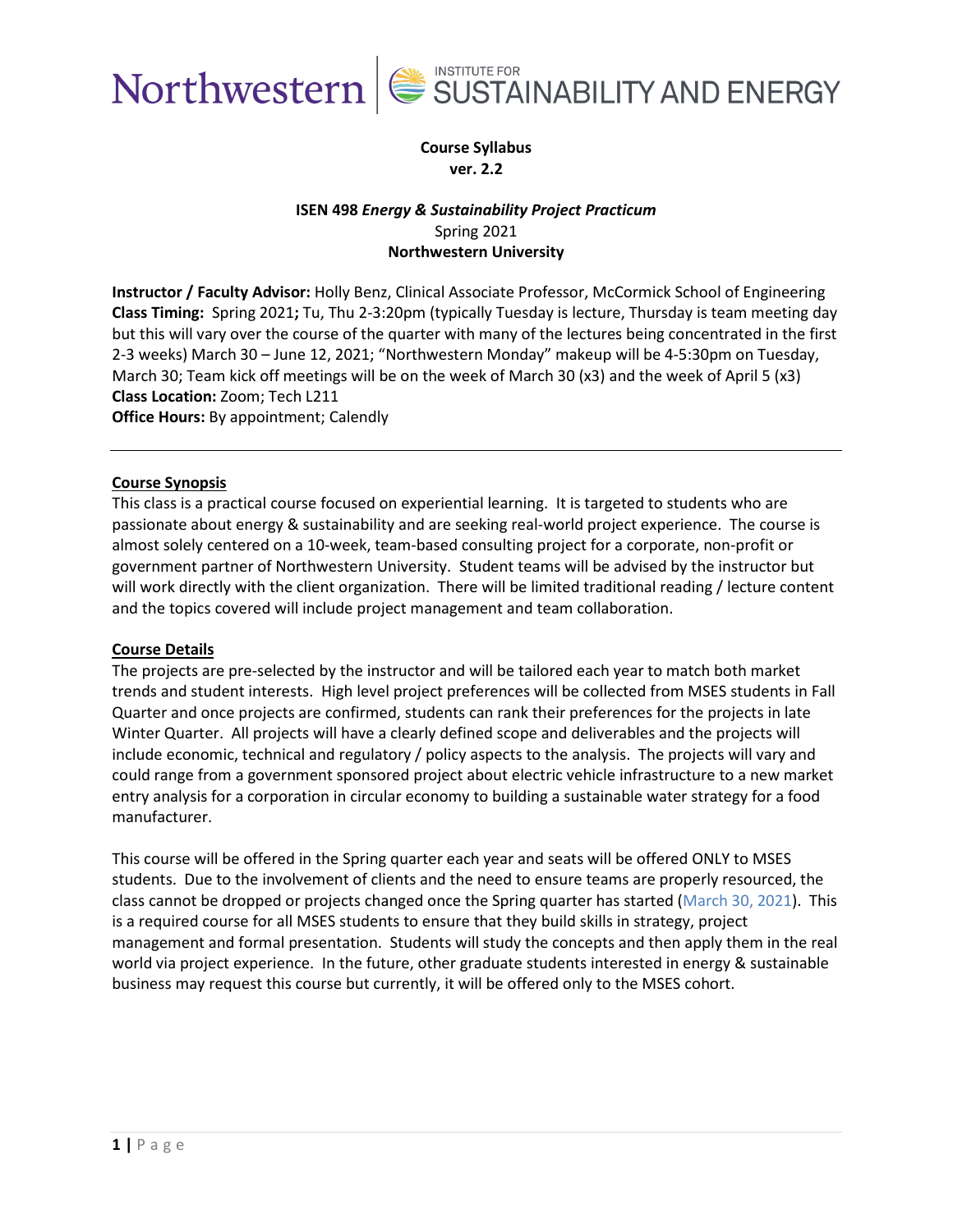# Northwestern SUSTAINABILITY AND ENERGY



Northwestern SUSTAINABILITY AND ENERGY

While this course is for credit, students should treat it as a professional project with a "real" client. Most clients schedule a weekly conference call and the class time on Thursday can be used for the client call and / or team meeting. A meeting of the project team and the faculty advisor may happen in addition to (and in advance of) that call. The entire team is expected to normally participate in each meeting in a timely and prepared fashion, though other work is normally divided up between team members. The meeting times are flexible, however, it is your responsibility to schedule team meetings and to organize work as necessary.

### **Course Goals**

- Provide "on the job" training on how to successfully manage and deliver a project
- Offer exposure to leading companies / organizations
- Ensure teams have strong project management skills and have put them to the test
- Hone problem solving abilities
- Improve formal presentation skills and collaboration
- Learn to work successfully in teams
- Test ability to consider economic, technical and policy aspects of a problem / opportunity
- Demonstrate aptitude to craft a compelling business case

### **Format**

- Work directly with corporate, government or non-profit client
- Includes individual, team and client facing work
- Requires clearly defined scope (agreed and sharpened with client and instructor in Week #1)
- Regular (weekly) meetings with team, client and instructor
- Mid-term progress presentation (to class & client)
- Final presentation (to class, client & other NU stakeholders)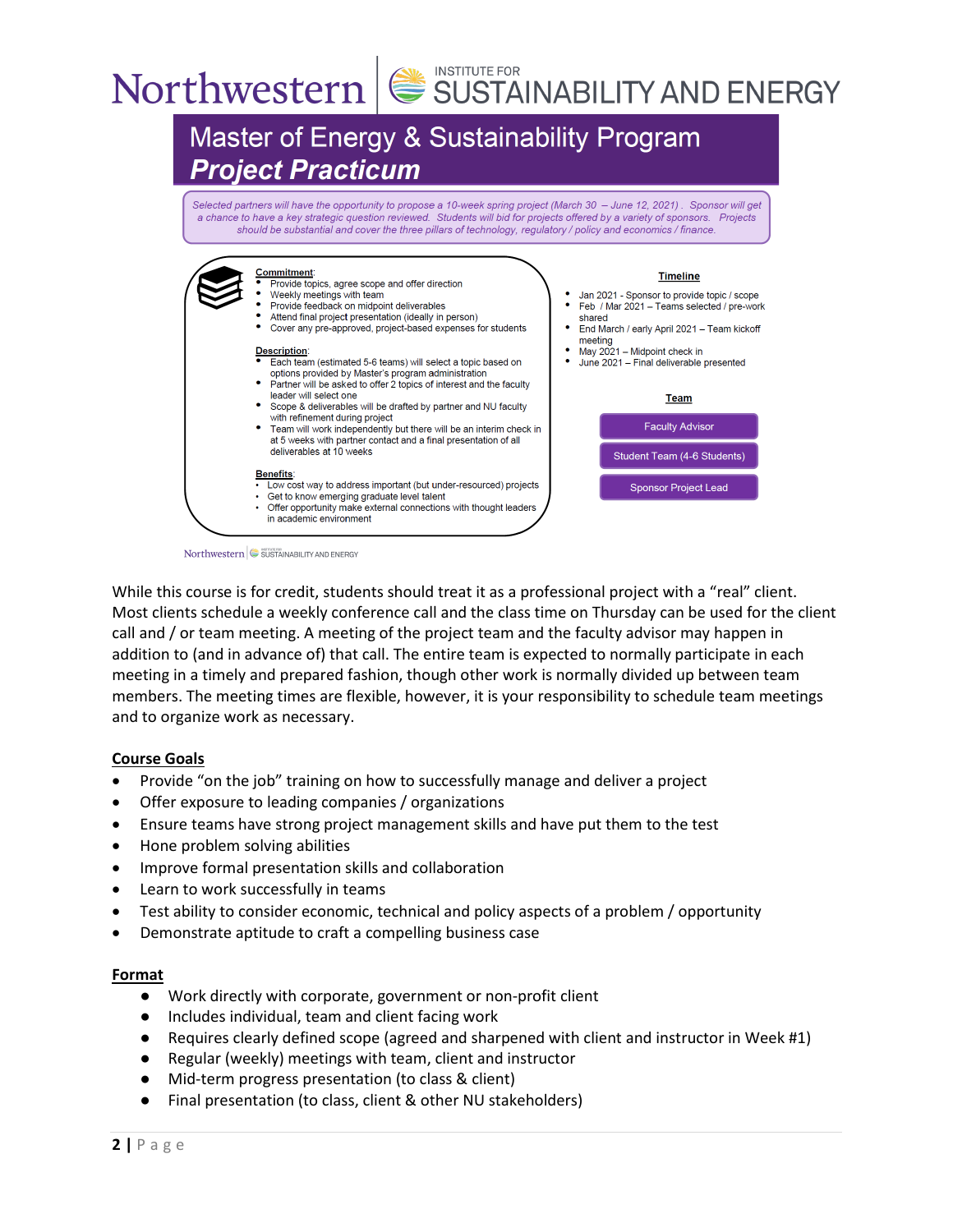# Northwestern SUSTAINABILITY AND ENERGY

### **Project Assignments**

All students interested in the course must apply for projects (in rank order) **by the due date provided in March**. All students will be advised of their project assignment by **before Spring Quarter begins** they will be provided with a confidentiality agreement to sign. Once returned signed via email, the student will be introduced to his / her team and will be provided access to background information for that client. Some example projects include:

- City Government: Assessment of EV infrastructure in an urban area and recommendations on how to ensure regulatory policies promote equitable, economically attractive and technically feasible deployment of EV charging infrastructure (L2, L3 charging)
- Microgrid Company: Understand and update the value proposition for microgrids for an infrastructure and solutions player entering the "energy as a service" (EAAS) space
- Food Retailer: Evaluate opportunity to expand "circular economy" offering in grocery space. Perform market segmentation, assess cost impacts and recommend next steps. Consider attractiveness vs. other product innovations competing for scarce capital
- Water Company: Conduct customer interviews and market research to determine the appetite for increased water efficiency programs, top targets to deploy efficiency offers, key messaging and value proposition to focus on. Estimate cost / benefit to launch water efficiency as recommended.

Students may also be allowed to propose their own project if it meets the course objectives and a suitable client sponsor will commit to the requirements of ISEN 498.

### **The Role of Faculty Advisor (Instructor)**

Teams are expected to manage their project independently with the client project lead. The faculty advisor's role is to help you structure and solve problems, to help avoid and remove roadblocks, to intervene in the case of major conflicts within the team or with the client, and to suggest appropriate resources, such as experts and materials applicable to the project. Your team must serve as the project manager but the instructor will work to support you with appropriate resources. The student team, however, is responsible for the project, its deliverables and the communications of the team. The faculty advisor participates in major communication with the client and meets with the team regularly during office hours.

### **Lecture Sessions**

This course is mostly comprised of independent and team-based project work along with regular project meetings with both the client and the faculty advisor. In addition to the project-based work, there will be several class lecture sessions and several presentation workshops (x2 for midpoint presentations, x2 for final presentations). Lecture content will cover three main topics: strategy concepts, project management skills and communication / presentation fundamentals. The intent is to provide student with tools to deliver a better result in their consulting project and to practice using the tools in advance of entering (or re-entering) the professional world. Most of the instructor led lecture sessions will take place in the first half of the course.

### **Expenses**

Client organizations are expected to cover any project related expenses, such as travel, international calls, or purchase of data or reports, if necessary. Please get pre-approval for expenditures and verify expense policies directly with client.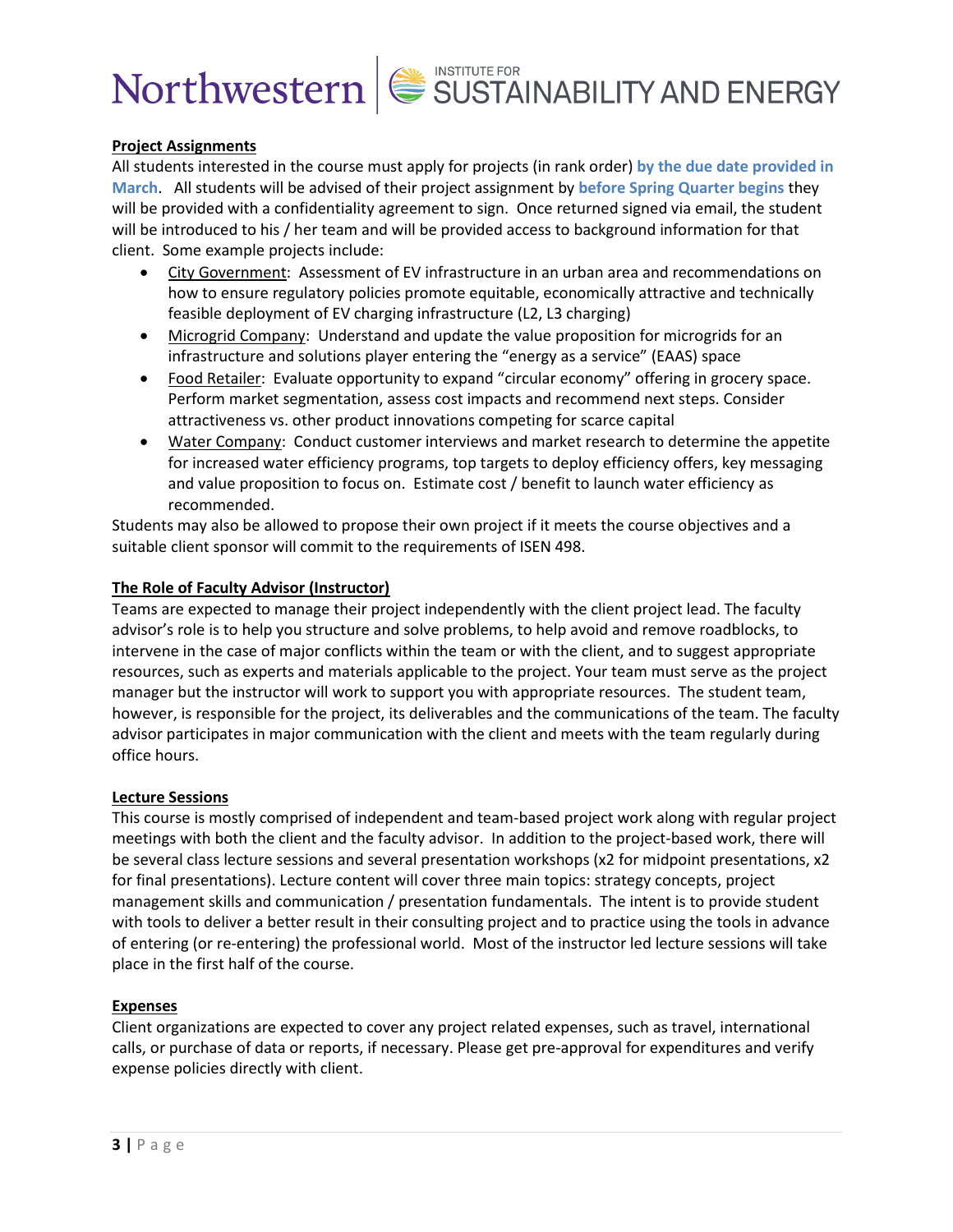

## **Course Grading:**

Grading will be based on the following:

| <b>Component</b>   | Weight | יסיייי ייטויט ויטוריט י<br><b>Details</b>                                   | <b>Due</b> |
|--------------------|--------|-----------------------------------------------------------------------------|------------|
| Strategy           | 10%    | Quiz on strategy (concepts from selected readings from HBR "On              | End of     |
| Quiz               |        | Strategy, apply them to your project)                                       | Week #1    |
| Project Plan       | 10%    | Build a project plan based on initial project description, client kickoff / | End of     |
|                    |        | input and April 6 exercise (and any revisions):                             | Week #2    |
|                    |        | Workplan with detailed scope / task (iterated based on                      |            |
|                    |        | exercise and client meeting)                                                |            |
|                    |        | Dependencies                                                                |            |
|                    |        | <b>Critical Path Analysis</b><br>٠                                          |            |
|                    |        | Stakeholder Overview - who and map to matrix                                |            |
| Presentation       | 5%     | Teams should submit (in advance of their meeting with the instructor)       | Week #4/5  |
| Outline            |        | a 1-2 page Word outline of their "storyboard" for the presentation;         |            |
|                    |        | this is not graded on quality of outline but completeness (that is, did     |            |
|                    |        | the team fully complete the exercise). Teams should build the outline       |            |
|                    |        | for their FINAL presentation but note which items will be reviewed at       |            |
|                    |        | the midpoint                                                                |            |
| Midpoint           | 20%    | Intermediate readout by teams on results to date (40 min each, x6)          | Week #5/6  |
| Presentation       |        | 60% of grade from instructor, 40% based on client rating                    |            |
|                    |        | Uses presentation rubric                                                    |            |
| Final              | 40%    | Final readout by student teams on project (70 -80 min each, x6)             | Week       |
| Presentation       |        | 60% of grade from instructor, 40% based on client rating                    | #9/10      |
|                    |        | Uses presentation rubric                                                    |            |
| <b>Peer Rating</b> | 10%    | Students will be graded (on a 10-point scale) by their team peers; the      | Week #6 &  |
|                    |        | simple average of team mate scores will be used; each team member           | #11        |
|                    |        | has a fixed budget of points to allocate (8 per team member)                |            |
|                    |        | Fails to meet most or all expectations - 2<br>$\bullet$                     |            |
|                    |        | Meets some expectations - 4<br>$\bullet$                                    |            |
|                    |        | Meets most expectations - 6<br>$\bullet$                                    |            |
|                    |        | Meets all expectations - 8<br>$\bullet$                                     |            |
|                    |        | Exceeds some expectations - 10<br>$\bullet$                                 |            |
|                    |        | Exceeds all expectations $-12$ (this is a 120%)                             |            |
|                    |        | An initial rating + anonymous comments will be provided at the mid-         |            |
|                    |        | point to ensure that students have a chance to improve on their team        |            |
|                    |        | behaviors over the course of the class                                      |            |
| Providing          | 5%     | All students will be required to attend each presentation and provide       | Week #5/6  |
| Presentation       |        | same day feedback on peer presentations at the midpoint & final             | & #10/11   |
| Feedback           |        | presentation; Failure to provide same day feedback will result in a zero    |            |
|                    |        | for this assignment; grade is for giving feedback; peer feedback in         |            |
|                    |        | presentation rubric (same as client/instructor but does not count           |            |
|                    |        | toward team grade - meant to be constructive and helpful)                   |            |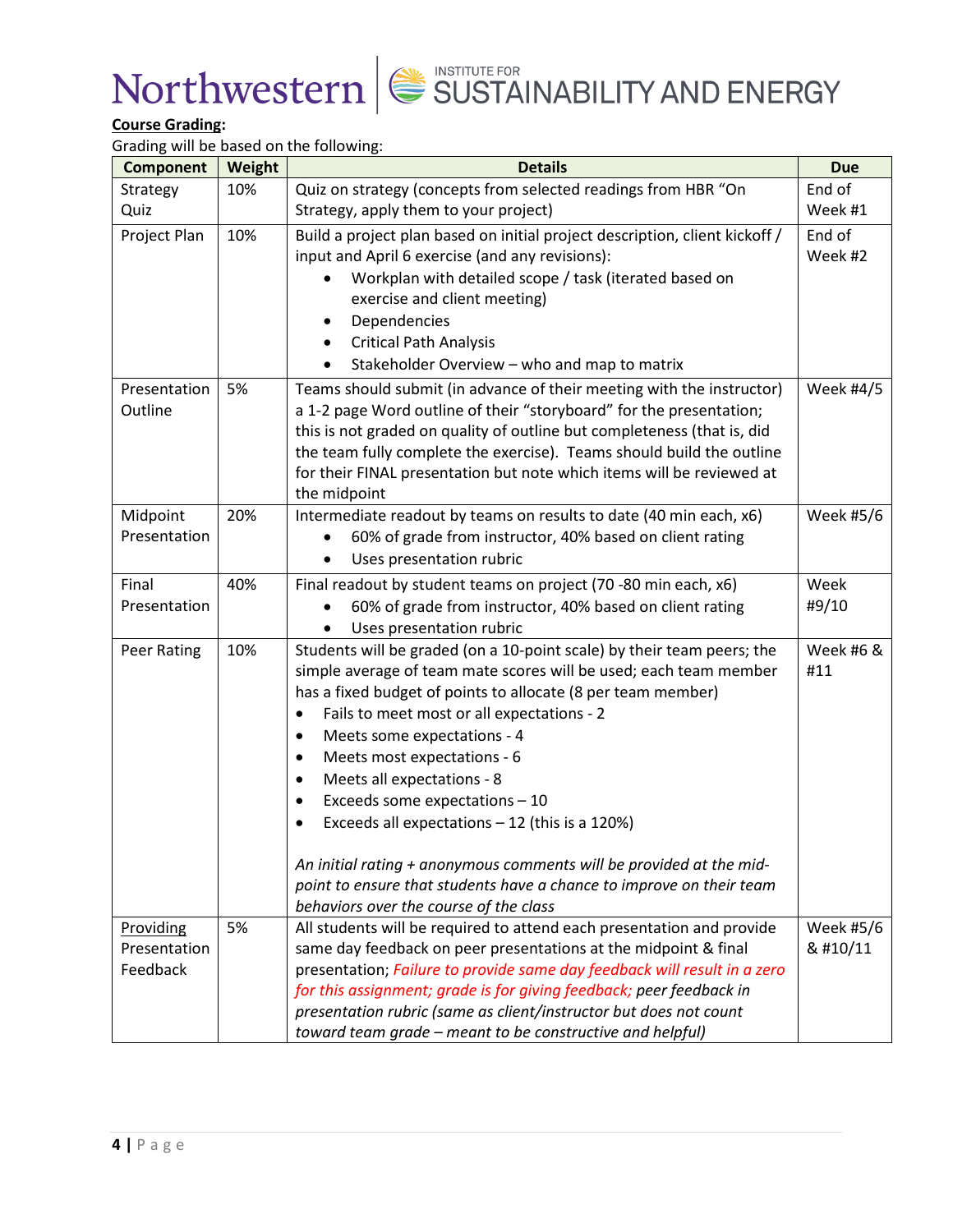

### **Required Readings:**

Instructor will assign a selection of texts below.

- HBR "On Strategy". Harvard Business Review's Must Reads. 2011.
	- o Porter, Michael E. "What is Strategy?" Harvard Business Review. 1996.
	- o Porter, Michael E. "The Five Competitive Forces that Shape Strategy?" Harvard Business Review. 1996.
	- o Collins, James C. and Jerry I. Porras. "Building Your Company's Vision". Harvard Business Review.
	- o Kim, W. Chan and Renée Mauborgne. "Blue Ocean Strategy". Harvard Business Review. 2004.
	- o Neilson, Gary L. , Karla L. Martin and Elizabeth Powers. "The Secrets to Successful Strategy Execution" Harvard Business Review.
	- o Rogers, Paul and Marcia Blenko. "Who has the D?" Harvard Business Review.
- Videos: [Detailed Scoping,](https://www.coursera.org/lecture/uva-darden-project-management/detailed-scoping-M6Shl) [Critical Path Analysis.](https://www.coursera.org/lecture/uva-darden-project-management/determine-the-completion-date-critical-path-Opf7W) "Fundamentals of Project Planning & Management". **[Yael Grushka-Cockayne \(@grushkay\)](https://www.coursera.org/instructor/grushkay)**, Associate Professor of Business Administration, University of Virginia, Darden
- Course Presentation: "Project Management Toolkit"
- Calkins, Tim. "How to Wash a Chicken: Mastering the Business Presentation. September 25, 2018.

### **Optional Readings:**

*These readings are NOT required for the course. They are simply listed for students who would like to dive deeper on specific topics.*

- **Strategy** 
	- Ovans, Andrea. "What is Strategy Again?" Harvard Business Review. May 12, 2015.
	- Milton Friedman (1970), "The Social Responsibility Of Business Is To Increase Its Profits", New York Times Magazine, September 13.
	- [Douglas Beal,](https://www.bcg.com/about/people/experts/doug-beal.aspx) [Robert Eccles,](https://www.bcg.com/about/people/experts/eccles-robert.aspx) [Gerry Hansell,](https://www.bcg.com/about/people/experts/gerry-hansell.aspx) [Rich Lesser,](https://www.bcg.com/about/people/experts/rich-lesser.aspx) [Shalini Unnikrishnan,](https://www.bcg.com/about/people/experts/shalini-unnikrishnan.aspx) [Wendy Woods,](https://www.bcg.com/about/people/experts/wendy-woods.aspx) and [David Young.](https://www.bcg.com/about/people/experts/david-young.aspx) "Total Societal Impact: A New Lens for Strategy" BCG, October 25, 2017.[1](#page-4-0)[2](#page-4-1)
- Project Management / Teams
	- Full Course on Coursera. ["Fundamentals of Project Planning & Management"](https://www.coursera.org/learn/uva-darden-project-management/home/info). **[Yael](https://www.coursera.org/instructor/grushkay)  [Grushka-Cockayne \(@grushkay\)](https://www.coursera.org/instructor/grushkay)**, Associate Professor of Business Administration, University of Virginia, Darden
	- Lencioni, Patrick. The Five Dysfunctions of a Team: A Leadership Fable. 2002.

<span id="page-4-0"></span><sup>1</sup> <https://www.bcg.com/publications/2017/total-societal-impact-new-lens-strategy.aspx>

<span id="page-4-1"></span><sup>2</sup> <https://www.forbes.com/sites/bobeccles/2017/10/25/total-societal-impact-is-the-key-to-improving-total-shareholder-return/#3f72282c2113>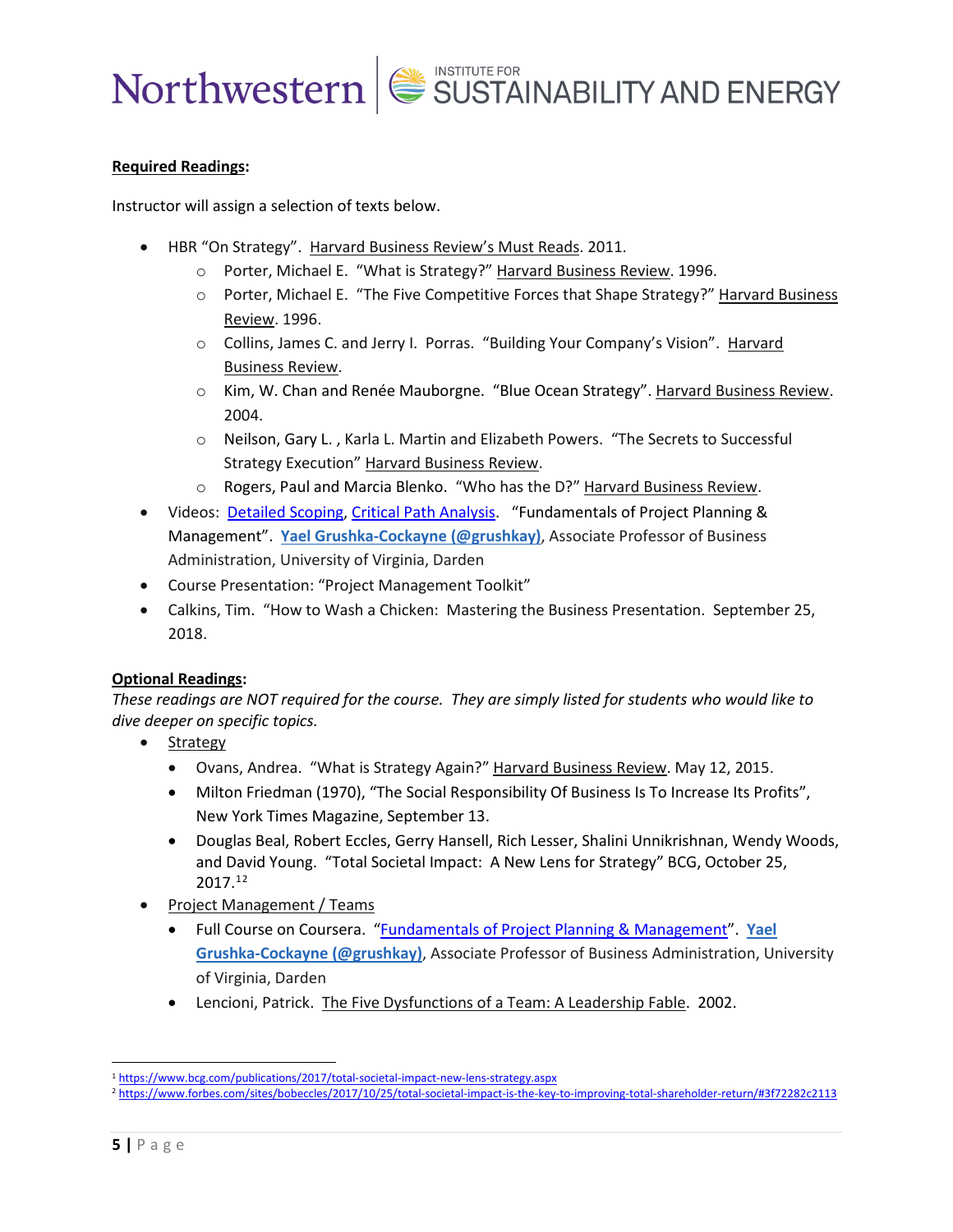## Northwestern

• Lencioni, Patrick. The Ideal Team Player: How to Recognize and Cultivate The Three Essential Virtues. May 2016.

SUSTAINABILITY AND ENERGY

### **Project Summary:**

Each client will draft (and review with the instructor in advance of the course) a project summary ( $\sim$ 1-3 pages) that includes the following:

- **Organization Overview** Mission, Size, History, Current Operational Areas, Revenue / Other Indicator of Scope, # of employees, typical customer base
- **Market Background** Size of market, key players, major trends
- **Problem Statement** Outline of the challenge or opportunity your organization wants to address or learn more about
- **Project Description & Scope of Work** Overview of the major activities the team should engage in 3-8 bullets plus any relevant details
- **Deliverables** List of the work product the team should provide at the end of the project; include deliverable format (Powerpoint, Word Document etc); offer any guidance on expectations of length / depth of analysis to be provided

Additional information may be appended as deemed relevant. These summaries will be made available to prospective students interested in registering for the courses and should be used to set priorities on project preference.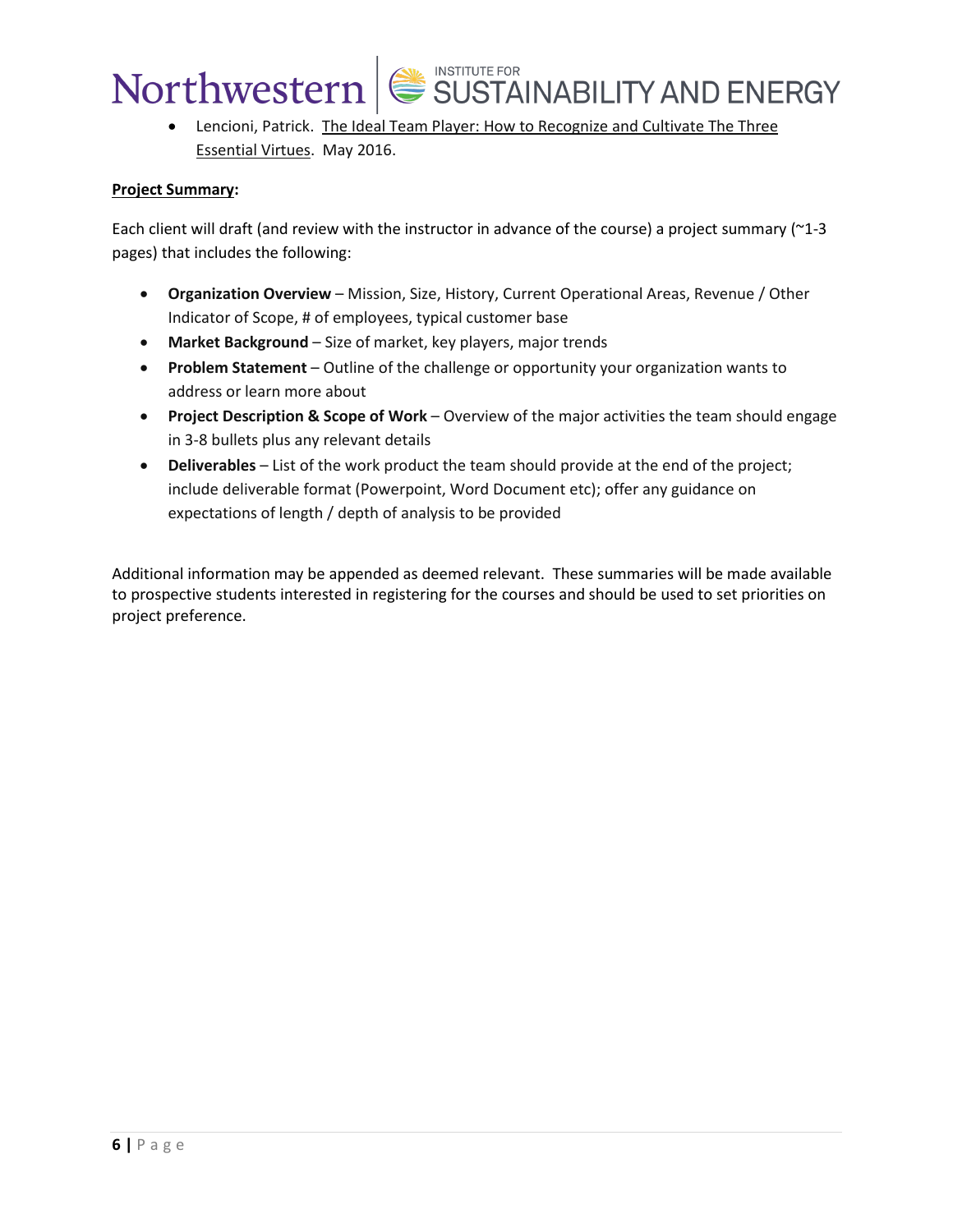



## **Class Schedule:**

*Class will meet (on average) for two 80 min sessions per week, however, many class times will be dedicated to team working sessions. Please note that additional sessions will be required for finals and all students are required to attend all midpoint and final presentations. From 2-3:30pm CT on June 1,2,3,8,9 and 10, all students must be present, in-person for final presentations unless an exception is arranged with the instructor.*

| <b>Weekly Topic</b>                                                                                     | <b>Description</b>                                                                                                                                                                                                   | <b>Description</b>                                                                                                                                                                                                                                            |  |
|---------------------------------------------------------------------------------------------------------|----------------------------------------------------------------------------------------------------------------------------------------------------------------------------------------------------------------------|---------------------------------------------------------------------------------------------------------------------------------------------------------------------------------------------------------------------------------------------------------------|--|
| 1: Course Overview,<br><b>Strategy &amp; Project</b><br><b>Management</b><br>week of March 29,<br>2021) | Lecture: Intro to Course, Project<br>Management<br>Discuss course expectations<br>$\bullet$<br>Overview of Project<br>$\bullet$<br>Management, Workplanning,<br>Dependencies, Critical Path &<br><b>Stakeholders</b> | Lecture: Strategy<br>Student Poll on personal goals<br>$\bullet$<br>for course & "bucket list"<br>Discussion of key concepts<br>$\bullet$<br>from reading<br>Discussion: "Warm call" group<br>breakouts on strategy<br>Review of projects (if time<br>allows) |  |
| 2: Workplanning<br>(week of April 5, 2021)                                                              | <b>Working Session:</b> Build<br>workstreams, tasks, dependencies &<br>critical path (in-class exercise)                                                                                                             | Discussion: Individuals and teams<br>review feedback (30 min)                                                                                                                                                                                                 |  |
| 3: Project Work Time<br>week of April 12, 2021)                                                         | Working Time - No Class<br>$\bullet$<br>April 12 special session office<br>$\bullet$<br>hours                                                                                                                        | Working Time - No Class<br>$\bullet$                                                                                                                                                                                                                          |  |
| 4: Presentations Skills<br>& Midpoint prep<br>week of April 19,2021)                                    | Lecture: Guest Speaker,<br>$\bullet$<br><b>Effective Business Presentation,</b><br>Tim Calkins (Kellogg) "How to<br>Wash a Chicken" (60 min)                                                                         | <b>Working Session: No Class; Team</b><br>Midpoint Reviews (as scheduled,<br>in-person); possible presentation<br>coaching session (x3 teams)                                                                                                                 |  |
| 5: Midpoint Prep &<br><b>Presentations</b><br>week of April 26, 2021)                                   | <b>Working Session: No Class; Team</b><br>Midpoint Reviews (as scheduled, in-<br>person); ; possible presentation<br>coaching session (x3 teams)                                                                     | <b>Midpoint Presentations (x2, 40</b><br>min)<br>Clients will attend individual<br>sessions; All ISEN 498 students<br>will attend and provide written<br>feedback on all presentations<br>to observe, learn from &<br>support classmates and their<br>clients |  |
| 6: Midpoint<br><b>Presentations</b><br>week of May 3,2021)                                              | <b>Midpoint Presentations (x2, 40 min)</b>                                                                                                                                                                           | <b>Midpoint Presentations (x2, 40)</b><br>min)                                                                                                                                                                                                                |  |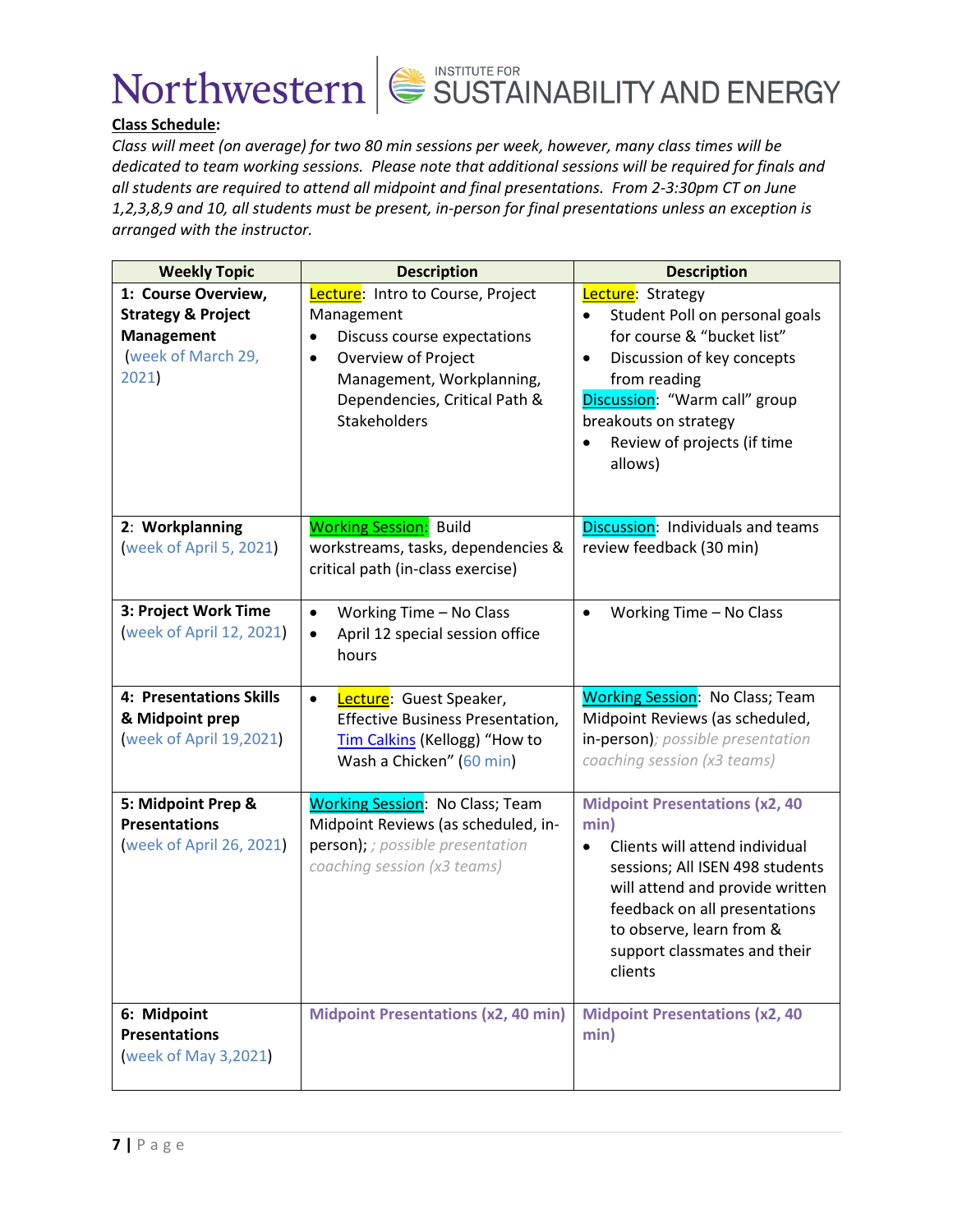

| 7: Acting on Feedback<br>week of May 10,2021)                            | Lecture: Guest Speaker, David<br>Baker, Pritzker Private Capital (Bain,<br>Andersen) Managing Feedback,<br>Agility & Adaptability (60 min)<br>Discussion: Individuals and teams<br>review feedback (30 min)                                                                                                                                                                                                                                                          | Discussion: Warm call groups to<br>reflect on feedback in the context<br>of stakeholder power / interest<br>matrix (60 min) |  |
|--------------------------------------------------------------------------|----------------------------------------------------------------------------------------------------------------------------------------------------------------------------------------------------------------------------------------------------------------------------------------------------------------------------------------------------------------------------------------------------------------------------------------------------------------------|-----------------------------------------------------------------------------------------------------------------------------|--|
| 8: Project Work Time<br>week of May 17, 2021)                            | Independent team work<br>$\bullet$<br>Client call<br>$\bullet$<br>Instructor Office Hours (use<br>$\bullet$<br>calendly)                                                                                                                                                                                                                                                                                                                                             | Independent team work<br>$\bullet$<br>Instructor Office Hours (use<br>$\bullet$<br>calendly)                                |  |
| 9: Project Work Time<br>week of May 24, 2021)                            | Independent team work<br>$\bullet$<br>Client call<br>$\bullet$<br>Instructor Office Hours (use<br>$\bullet$<br>calendly)                                                                                                                                                                                                                                                                                                                                             | Independent team work<br>$\bullet$<br>Instructor Office Hours (use<br>calendly)                                             |  |
| 10: Final Presentations<br>week of May 31, 2021)                         | 3 days (80 min each) - June 1, 2, 3 from 2-3:20pm CT in Tech 211<br>$\bullet$<br>It is expected that these sessions will be in-person (but following all<br>٠<br>COVID protocols<br>80 minute team slots - 50 minutes presentation, 25 min Q&A<br>Clients will attend individual sessions; some other faculty and<br>stakeholders may attend<br>All ISEN 498 students will attend all presentations to observe, learn<br>from & support classmates and their clients |                                                                                                                             |  |
| <b>11: Final Presentations</b><br>week of June 7,2021 -<br><b>FINALS</b> | 3 days (80 min each) - June 8, 9, 10 from 2-3:20pm CT in Tech 211<br>$\bullet$<br>Final online peer rating for team mates will be due by 4pm CT on<br>$\bullet$<br>Thursday, June 10th.                                                                                                                                                                                                                                                                              |                                                                                                                             |  |

### **About the Instructor**

Ms. Benz is a Clinical Associate Professor at the McCormick School of Engineering and Applied Sciences and Director of the Master of Science in Energy & Sustainability Program (MSES) at Northwestern University. She teaches graduate level courses at Northwestern and is responsible for all aspects of the MSES program including staff, budgets, faculty, courses, facilities, and initiatives, Holly has worked in the energy & sustainability space in executive roles (VP, SVP) since 2005:

- CLEAResult (2016-2018)
- Schneider Electric (2010-2016)
- Centrica / British Gas / Direct Energy (2005-2010)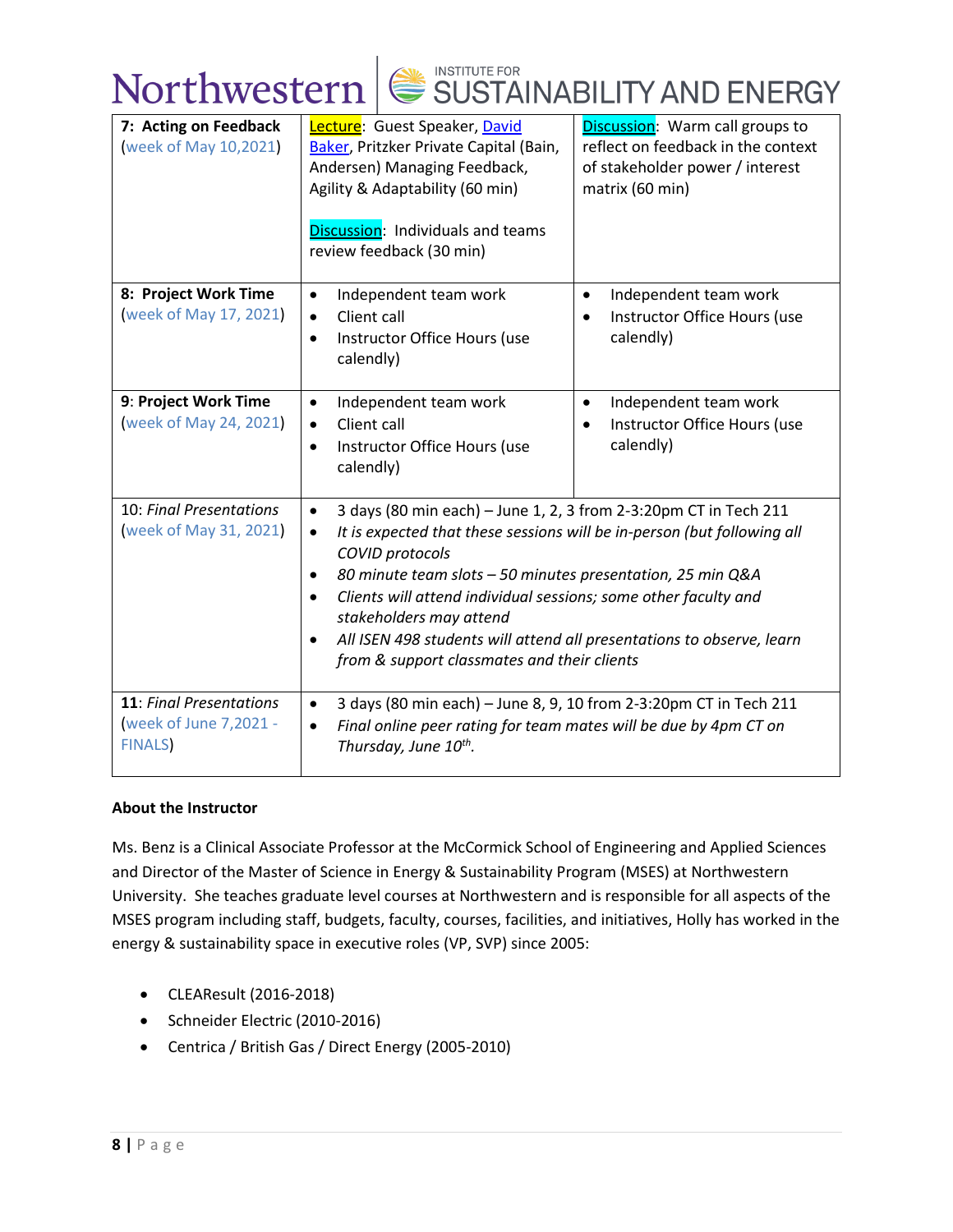# Northwestern SUSTAINABILITY AND ENERGY

In her professional roles, Ms. Benz has led strategy for \$6-16B divisions of international energy companies, managed P&Ls including a team of 225 electrical engineers. Before working in the Energy sector, Holly was a strategy consultant with Bain & Company in the UK and worked in Andersen Consulting's Internet Center of Excellence in the US, Brazil and Argentina. She speaks Spanish and Portuguese. Holly obtained her MBA at The Wharton School and earned an MA in International Studies at The Lauder Institute at the University of Pennsylvania. She is a graduate of Northwestern University, where she majored in economics.

Holly Benz Northwestern University Technological Institute, 2145 Sheridan Road, M486 Evanston, IL 60208 E-mail: Holly.Benz@northwestern.edu Phone: 847-867-7712

### **Northwestern University Policies & Resources:**

### *Academic Integrity*

*Academic integrity is taken very seriously at Northwestern. Students are responsible for reading and understanding Northwestern's Academic Integrity policies. All suspected violations will be reported to the McCormick College of Engineering's Dean's Office. These include: cheating, plagiarism, fabrication, unfair advantage, unauthorized collaboration, and aiding and abetting of academic dishonesty. Students found in violation of academic integrity may receive a zero on the assignment or a failing grade for the course, and may be suspended or permanently expelled from the University. See [Academic Integrity: A](https://www.northwestern.edu/provost/policies/academic-integrity/Academic-Integrity-Guide-August-2019.pdf)  [Basic Guide](https://www.northwestern.edu/provost/policies/academic-integrity/Academic-Integrity-Guide-August-2019.pdf) for more information.*

## *AccessibleNU and Disability Accommodations*

*Any student requesting accomodations related to a disability or any other condition is required to register with AccessibleNU (847-467-5530) and provide professors with an accomodation notification from AccessibleNU, preferably within the first two weeks of class. All information will remain confidential. See the [AccessibleNU website](https://www.northwestern.edu/accessiblenu/) for more information.*

## *Illness and Medical Leave of Absence*

*Review the University'[s policy](https://www.northwestern.edu/healthservice-evanston/policies/academic-work-missed-for-medical-reasons/index.html) on missing academic work due to illness. Your instructor cannot waive an assignment missed due to illness unless she can verify your illness with Health Services.*